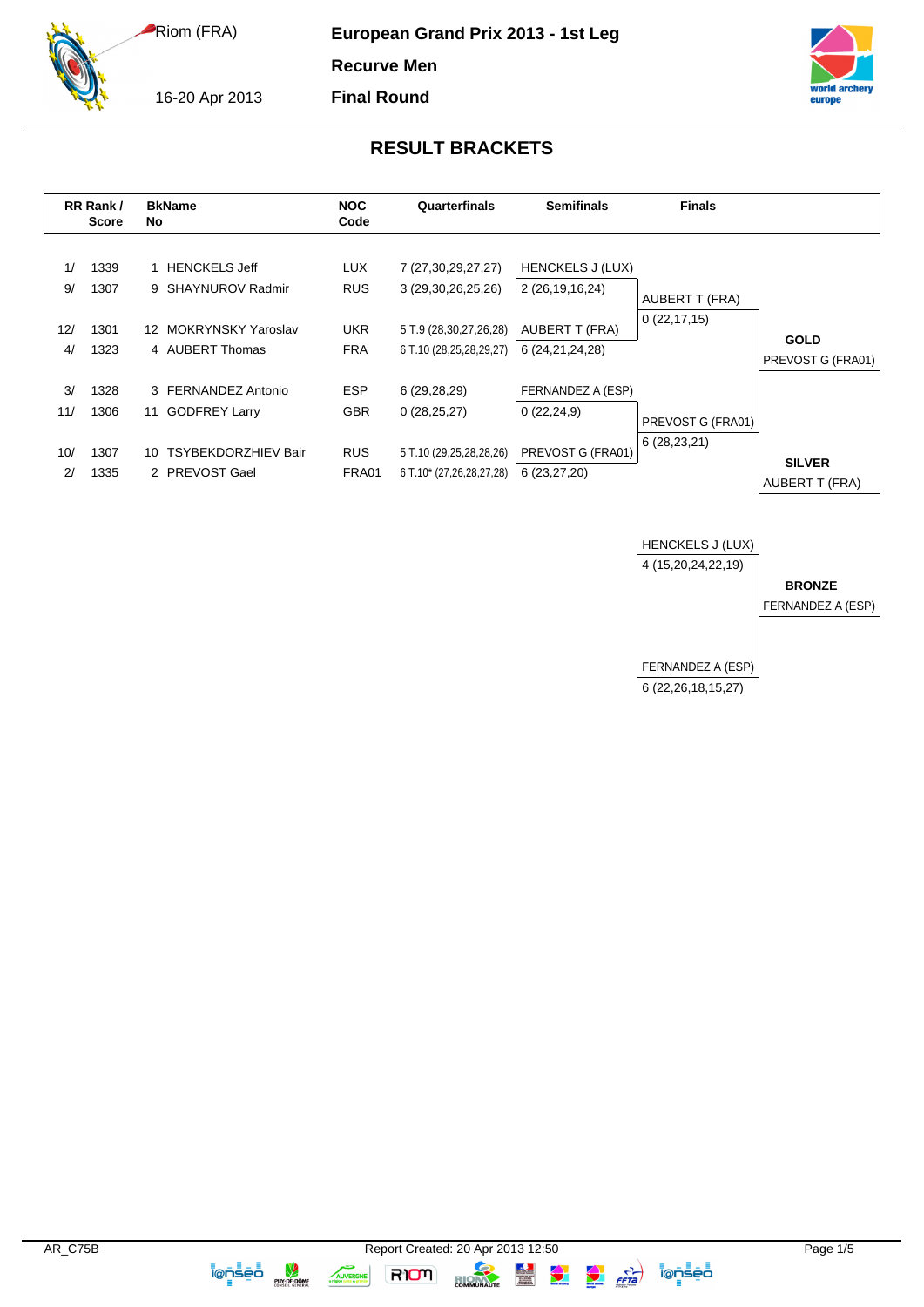16-20 Apr 2013

**Recurve Men**

**Elimination Round**



# **RESULT BRACKETS**

|         | RR Rank/<br><b>Score</b> | No | <b>BkName</b>         | <b>NOC</b><br>Code | 1/48<br>Elimin. Round             | $1/24$<br>Elimin. Round  | 1/16<br>Elimin. Round                                                                                                                                                                                                                                                                                                                                                                                                                             | 1/8<br>Elimin. Round       | Quarterfinals           |
|---------|--------------------------|----|-----------------------|--------------------|-----------------------------------|--------------------------|---------------------------------------------------------------------------------------------------------------------------------------------------------------------------------------------------------------------------------------------------------------------------------------------------------------------------------------------------------------------------------------------------------------------------------------------------|----------------------------|-------------------------|
|         |                          |    |                       |                    |                                   |                          |                                                                                                                                                                                                                                                                                                                                                                                                                                                   |                            |                         |
| 1/      | 1339                     |    | 1 HENCKELS Jeff       | <b>LUX</b>         |                                   | <b>HENCKELS J (LUX)</b>  |                                                                                                                                                                                                                                                                                                                                                                                                                                                   |                            |                         |
|         |                          |    | pre-seeded in 1/16th  |                    |                                   |                          | <b>HENCKELS J (LUX)</b>                                                                                                                                                                                                                                                                                                                                                                                                                           |                            |                         |
|         |                          |    |                       |                    |                                   | -Bye-                    | 7 (30,28,29,28)                                                                                                                                                                                                                                                                                                                                                                                                                                   |                            |                         |
|         |                          |    |                       |                    |                                   |                          |                                                                                                                                                                                                                                                                                                                                                                                                                                                   |                            |                         |
|         |                          |    |                       |                    |                                   |                          |                                                                                                                                                                                                                                                                                                                                                                                                                                                   | HENCKELS J (LUX)           |                         |
| 33/     | 1266                     |    | 33 GARRABE Damien     | FRA04              |                                   | GARRABE D (FRA04)        |                                                                                                                                                                                                                                                                                                                                                                                                                                                   | 6 (28, 27, 27, 25, 26)     |                         |
|         |                          |    | -Bye-                 |                    |                                   | 5 T.9 (24,27,25,26,25)   |                                                                                                                                                                                                                                                                                                                                                                                                                                                   |                            |                         |
|         |                          |    |                       |                    |                                   |                          | <b>GIROUILLE R (FRA)</b><br>1 (26,28,26,27)                                                                                                                                                                                                                                                                                                                                                                                                       |                            |                         |
|         |                          |    | -Bye-                 |                    |                                   | <b>GIROUILLE R (FRA)</b> |                                                                                                                                                                                                                                                                                                                                                                                                                                                   |                            |                         |
| 32/     | 1266                     |    | 32 GIROUILLE Romain   | <b>FRA</b>         |                                   | 6 T.9* (26,24,28,26,24)  |                                                                                                                                                                                                                                                                                                                                                                                                                                                   |                            | <b>HENCKELS J (LUX)</b> |
|         |                          |    |                       |                    |                                   |                          |                                                                                                                                                                                                                                                                                                                                                                                                                                                   |                            | 7 (27,30,29,27,27)      |
| 17/     | 1295                     |    | 17 SLATER Kieran      | <b>GBR</b>         |                                   | SLATER K (GBR)           |                                                                                                                                                                                                                                                                                                                                                                                                                                                   |                            |                         |
|         |                          |    | -Bye-                 |                    |                                   | 6 T.10 (28,22,28,26,29)  | SLATER K (GBR)                                                                                                                                                                                                                                                                                                                                                                                                                                    |                            |                         |
| 65/     | 1201                     |    | 65 FALDZINSKI Maciej  | POL                | 6 (26,27,27)                      | FALDZINSKI M (POL)       | 3 (30,29,28,26,26)                                                                                                                                                                                                                                                                                                                                                                                                                                |                            |                         |
| 48/     | 1237                     |    | 48 KRAUS Stephane     | LUX                | 0(23,25,24)                       | 5 T.7 (28,26,28,26,28)   |                                                                                                                                                                                                                                                                                                                                                                                                                                                   |                            |                         |
|         |                          |    |                       |                    |                                   |                          |                                                                                                                                                                                                                                                                                                                                                                                                                                                   | BIDAULT J (FRA02)          |                         |
| 49/     | 1235                     |    | 49 LOPEO Kevin        | <b>FRA05</b>       | 6 (29,26,27)                      | LOPEO K (FRA05)          |                                                                                                                                                                                                                                                                                                                                                                                                                                                   | 4 (29, 26, 27, 25, 19)     |                         |
| 64/     | 1207                     |    | 64 MARZEC Pawel       | POL                | 0(25, 24, 21)                     | 4 (26,26,24,28,26)       |                                                                                                                                                                                                                                                                                                                                                                                                                                                   |                            |                         |
|         |                          |    |                       |                    |                                   |                          | BIDAULT J (FRA02)                                                                                                                                                                                                                                                                                                                                                                                                                                 |                            |                         |
|         |                          |    | -Bye-                 |                    |                                   | BIDAULT J (FRA02)        | 7 (24, 29, 29, 29, 29)                                                                                                                                                                                                                                                                                                                                                                                                                            |                            |                         |
| 16/     | 1295                     |    | 16 BIDAULT Jerome     | <b>FRA02</b>       |                                   | 6 (28, 25, 28, 27, 28)   |                                                                                                                                                                                                                                                                                                                                                                                                                                                   |                            |                         |
| 9/      | 1307                     |    | 9 SHAYNUROV Radmir    | <b>RUS</b>         |                                   | SHAYNUROV R (RUS)        |                                                                                                                                                                                                                                                                                                                                                                                                                                                   |                            |                         |
|         |                          |    | -Bye-                 |                    |                                   | 6 (28,24,25,26)          |                                                                                                                                                                                                                                                                                                                                                                                                                                                   |                            |                         |
|         |                          |    |                       |                    |                                   |                          | SHAYNUROV R (RUS)                                                                                                                                                                                                                                                                                                                                                                                                                                 |                            |                         |
| 57/     | 1224                     |    | 57 GYS Lenthy         | <b>BEL</b>         | 6 (25,24,24,27)                   | GYS L (BEL)              | 6 (26,26,29,27)                                                                                                                                                                                                                                                                                                                                                                                                                                   |                            |                         |
| 56/     | 1226                     |    | 56 MIHALIC Matija     | <b>CRO</b>         | 2 (22, 22, 25, 23)                | 2 (26,27,22,23)          |                                                                                                                                                                                                                                                                                                                                                                                                                                                   | SHAYNUROV R (RUS)          |                         |
|         |                          |    |                       |                    |                                   |                          |                                                                                                                                                                                                                                                                                                                                                                                                                                                   | 6 T.9* (28,27,27,25,26)    |                         |
| 41/     | 1251                     |    | 41 KOMONYUK Vitaliy   | <b>UKR</b>         | 6 (29, 27, 24)                    | KOMONYUK V (UKR)         |                                                                                                                                                                                                                                                                                                                                                                                                                                                   |                            |                         |
| 72/     | 1176                     |    | 72 PEROL Olivier      | FRA04              | 0(15,21,23)                       | 2 (27,26,23,26)          | WEISS C (GER)                                                                                                                                                                                                                                                                                                                                                                                                                                     |                            |                         |
|         |                          |    | -Bye-                 |                    |                                   | WEISS C (GER)            | 2 (25,28,27,26)                                                                                                                                                                                                                                                                                                                                                                                                                                   |                            |                         |
| 24/     | 1275                     |    | 24 WEISS Christian    | GER                |                                   | 6 (29,28,23,26)          |                                                                                                                                                                                                                                                                                                                                                                                                                                                   |                            |                         |
|         |                          |    |                       |                    |                                   |                          |                                                                                                                                                                                                                                                                                                                                                                                                                                                   |                            | SHAYNUROV R (RUS)       |
| 25/     | 1275                     |    | 25 NAPLOSZEK Slawomir | POL                |                                   | NAPLOSZEK S (POL)        |                                                                                                                                                                                                                                                                                                                                                                                                                                                   |                            | 3 (29, 30, 26, 25, 26)  |
|         |                          |    | -Bye-                 |                    |                                   | 7 (22, 23, 27, 24, 26)   |                                                                                                                                                                                                                                                                                                                                                                                                                                                   |                            |                         |
|         |                          |    |                       |                    |                                   |                          | NAPLOSZEK S (POL)                                                                                                                                                                                                                                                                                                                                                                                                                                 |                            |                         |
| 73/     | 1157                     |    | 73 MINGARD Emilien    | SUI                | 3 (29, 25, 24, 22, 27)            | PETROSYAN A (ARM)        | 4 (29, 29, 22, 25, 26)                                                                                                                                                                                                                                                                                                                                                                                                                            |                            |                         |
| 40/     | 1253                     |    | 40 PETROSYAN Arshak   | ARM                | 7 (26,30,26,22,28)                | 3 (23, 20, 22, 24, 24)   |                                                                                                                                                                                                                                                                                                                                                                                                                                                   | <b>NESTENG B (NOR)</b>     |                         |
|         |                          |    |                       |                    |                                   |                          |                                                                                                                                                                                                                                                                                                                                                                                                                                                   | 5 T.9 (27, 28, 25, 25, 27) |                         |
|         |                          |    |                       |                    |                                   | -Bye-                    |                                                                                                                                                                                                                                                                                                                                                                                                                                                   |                            |                         |
|         |                          |    |                       |                    |                                   |                          | <b>NESTENG B (NOR)</b>                                                                                                                                                                                                                                                                                                                                                                                                                            |                            |                         |
|         |                          |    |                       |                    |                                   |                          | 6 (28, 26, 27, 27, 29)                                                                                                                                                                                                                                                                                                                                                                                                                            |                            |                         |
|         |                          |    | pre-seeded in 1/16th  |                    |                                   | <b>NESTENG B (NOR)</b>   |                                                                                                                                                                                                                                                                                                                                                                                                                                                   |                            |                         |
| 8/      | 1308                     |    | 8 NESTENG Baard       | <b>NOR</b>         |                                   |                          |                                                                                                                                                                                                                                                                                                                                                                                                                                                   |                            |                         |
| AR_C75A |                          |    |                       |                    | Report Created: 20 Apr 2013 12:50 |                          |                                                                                                                                                                                                                                                                                                                                                                                                                                                   |                            | Page 2/5                |
|         |                          |    | <u> Īensēā</u>        | AUVERGNE           | RIOM                              | $\bigodot$               | $\frac{1}{\sqrt{1-\frac{1}{2}}\sqrt{1-\frac{1}{2}}\sqrt{1-\frac{1}{2}}\sqrt{1-\frac{1}{2}}\sqrt{\frac{1}{2}}\sqrt{\frac{1}{2}}\sqrt{\frac{1}{2}}\sqrt{\frac{1}{2}}\sqrt{\frac{1}{2}}\sqrt{\frac{1}{2}}\sqrt{\frac{1}{2}}\sqrt{\frac{1}{2}}\sqrt{\frac{1}{2}}\sqrt{\frac{1}{2}}\sqrt{\frac{1}{2}}\sqrt{\frac{1}{2}}\sqrt{\frac{1}{2}}\sqrt{\frac{1}{2}}\sqrt{\frac{1}{2}}\sqrt{\frac{1}{2}}\sqrt{\frac{1}{2}}\sqrt{\frac{1}{2}}\sqrt{\frac{1}{2}}$ | ienseo                     |                         |
|         |                          |    | <b>PUY-DE-DÔME</b>    |                    | RIOM                              |                          |                                                                                                                                                                                                                                                                                                                                                                                                                                                   |                            |                         |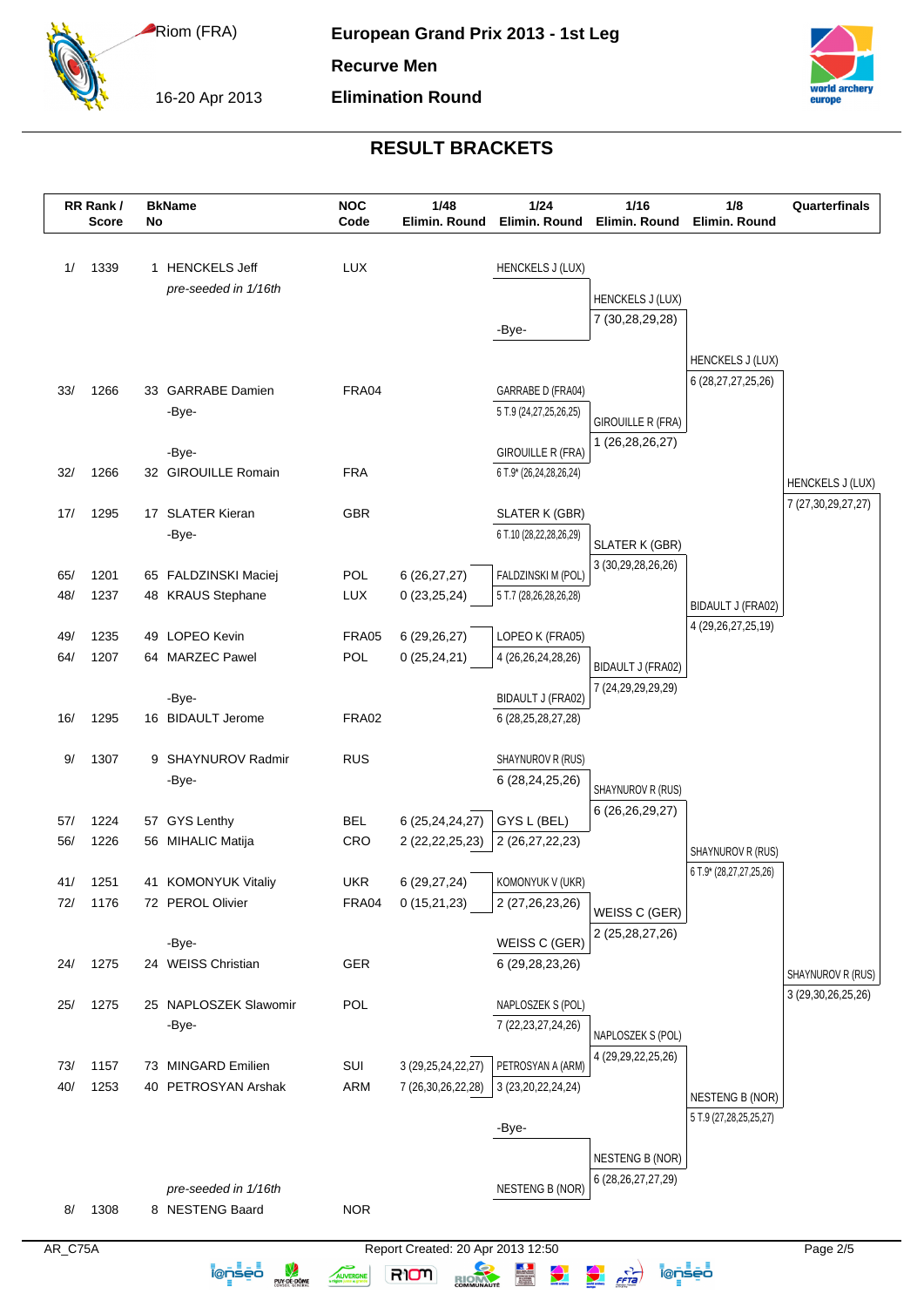16-20 Apr 2013

**Recurve Men**

**Elimination Round**



# **RESULT BRACKETS**

|              | RR Rank/<br><b>Score</b> | No | <b>BkName</b>                 | <b>NOC</b><br>Code | 1/48<br>Elimin. Round             | 1/24<br>Elimin. Round                   | 1/16<br>Elimin. Round                                                                                                                                                                                                                                                                                                                                                                                                                             | 1/8<br>Elimin. Round                 | Quarterfinals                                    |
|--------------|--------------------------|----|-------------------------------|--------------------|-----------------------------------|-----------------------------------------|---------------------------------------------------------------------------------------------------------------------------------------------------------------------------------------------------------------------------------------------------------------------------------------------------------------------------------------------------------------------------------------------------------------------------------------------------|--------------------------------------|--------------------------------------------------|
| 5/           | 1321                     |    | 5 ZAGAMI Alberto              | <b>ITA</b>         |                                   |                                         |                                                                                                                                                                                                                                                                                                                                                                                                                                                   |                                      |                                                  |
|              |                          |    | pre-seeded in 1/16th          |                    |                                   | ZAGAMI A (ITA)                          |                                                                                                                                                                                                                                                                                                                                                                                                                                                   |                                      |                                                  |
|              |                          |    |                               |                    |                                   |                                         | ZAGAMI A (ITA)                                                                                                                                                                                                                                                                                                                                                                                                                                    |                                      |                                                  |
|              |                          |    |                               |                    |                                   | -Bye-                                   | 2 (27, 22, 26, 24)                                                                                                                                                                                                                                                                                                                                                                                                                                |                                      |                                                  |
|              |                          |    |                               |                    |                                   |                                         |                                                                                                                                                                                                                                                                                                                                                                                                                                                   |                                      |                                                  |
|              |                          |    |                               |                    |                                   |                                         |                                                                                                                                                                                                                                                                                                                                                                                                                                                   | FURNES C (NOR)<br>4 (27,29,28,27,25) |                                                  |
| 37/          | 1260                     |    | 37 FURNES Christoffer         | <b>NOR</b>         |                                   | FURNES C (NOR)                          |                                                                                                                                                                                                                                                                                                                                                                                                                                                   |                                      |                                                  |
|              |                          |    | -Bye-                         |                    |                                   | 6 (28,26,25,26,29)                      | FURNES C (NOR)                                                                                                                                                                                                                                                                                                                                                                                                                                    |                                      |                                                  |
|              |                          |    |                               |                    |                                   |                                         | 6 (27,26,26,25)                                                                                                                                                                                                                                                                                                                                                                                                                                   |                                      |                                                  |
| 28/          | 1268                     |    | -Bye-<br>28 NOWAK Piotr       | POL                |                                   | NOWAK P (POL)<br>4 (24, 24, 28, 28, 27) |                                                                                                                                                                                                                                                                                                                                                                                                                                                   |                                      |                                                  |
|              |                          |    |                               |                    |                                   |                                         |                                                                                                                                                                                                                                                                                                                                                                                                                                                   |                                      | MOKRYNSKY Y (UKR)                                |
| 21/          | 1286                     |    | 21 IVANYTSKYY Heorhiy         | <b>UKR</b>         |                                   | IVANYTSKYY H (UKR)                      |                                                                                                                                                                                                                                                                                                                                                                                                                                                   |                                      | 5 T.9 (28,30,27,26,28)                           |
|              |                          |    | -Bye-                         |                    |                                   | 2 (28,25,26,25)                         |                                                                                                                                                                                                                                                                                                                                                                                                                                                   |                                      |                                                  |
|              |                          |    |                               |                    |                                   |                                         | RIJAVEC J (SLO)                                                                                                                                                                                                                                                                                                                                                                                                                                   |                                      |                                                  |
| 69/          | 1193                     |    | 69 MOSESHVILI Jaba            | GEO                | 1 (22,27,28,25)                   | RIJAVEC J (SLO)                         | 3 (27,24,27,30,28)                                                                                                                                                                                                                                                                                                                                                                                                                                |                                      |                                                  |
| 44/          | 1247                     |    | 44 RIJAVEC Jan                | <b>SLO</b>         | 7 (24, 29, 28, 27)                | 6 (22, 26, 27, 26)                      |                                                                                                                                                                                                                                                                                                                                                                                                                                                   | MOKRYNSKY Y (UKR)                    |                                                  |
|              |                          |    |                               |                    |                                   |                                         |                                                                                                                                                                                                                                                                                                                                                                                                                                                   | 6 (29, 28, 29, 26, 28)               |                                                  |
| 53/          | 1233                     |    | 53 SCHULER Luc                | <b>LUX</b>         | 6 (25, 26, 27, 23, 25)            | SCHULER L (LUX)                         |                                                                                                                                                                                                                                                                                                                                                                                                                                                   |                                      |                                                  |
| 60/          | 1212                     |    | 60 KLEIN Pit                  | LUX01              | 4 (24, 26, 27, 24, 24)            | 1 (24, 22, 26, 15)                      | MOKRYNSKY Y (UKR)                                                                                                                                                                                                                                                                                                                                                                                                                                 |                                      |                                                  |
|              |                          |    | -Bye-                         |                    |                                   | MOKRYNSKY Y (UKR)                       | 7 (27, 25, 29, 27, 29)                                                                                                                                                                                                                                                                                                                                                                                                                            |                                      |                                                  |
| 12/          | 1301                     |    | 12 MOKRYNSKY Yaroslav         | <b>UKR</b>         |                                   | 7 (25,28,26,30)                         |                                                                                                                                                                                                                                                                                                                                                                                                                                                   |                                      |                                                  |
|              |                          |    |                               |                    |                                   |                                         |                                                                                                                                                                                                                                                                                                                                                                                                                                                   |                                      |                                                  |
| 13/          | 1300                     |    | 13 GIORI Lorenzo              | <b>ITA</b>         |                                   | GIORI L (ITA)                           |                                                                                                                                                                                                                                                                                                                                                                                                                                                   |                                      |                                                  |
|              |                          |    | -Bye-                         |                    |                                   | 6 (28, 30, 22, 25)                      | GIORI L (ITA)                                                                                                                                                                                                                                                                                                                                                                                                                                     |                                      |                                                  |
|              |                          |    |                               |                    |                                   |                                         | 4 (27,24,26,26,28)                                                                                                                                                                                                                                                                                                                                                                                                                                |                                      |                                                  |
| 61/          | 1212                     |    | 61 ORLIC Vedran               | CRO                | 6 (28, 26, 27, 27, 25)            | ORLIC V (CRO)                           |                                                                                                                                                                                                                                                                                                                                                                                                                                                   |                                      |                                                  |
| 52/          | 1233                     |    | 52 WIESER Felix               | GER                | 4 (27,28,27,23,25)                | 2 (26,24,26,21)                         |                                                                                                                                                                                                                                                                                                                                                                                                                                                   | KAHLLUND F (GER)                     |                                                  |
| 45/          | 1246                     |    | 45 EVANS Sean                 | GBR                | 7 (25,23,26,26,23)                | EVANS S (GBR)                           |                                                                                                                                                                                                                                                                                                                                                                                                                                                   | 0(28, 26, 25)                        |                                                  |
| 68/          | 1194                     |    | 68 TARRADE Ludovic            | FRA01              | 3 (22, 25, 20, 26, 22)            | 0(25,25,24)                             |                                                                                                                                                                                                                                                                                                                                                                                                                                                   |                                      |                                                  |
|              |                          |    |                               |                    |                                   |                                         | KAHLLUND F (GER)                                                                                                                                                                                                                                                                                                                                                                                                                                  |                                      |                                                  |
|              |                          |    | -Bye-                         |                    |                                   | KAHLLUND F (GER)                        | 6 (27, 18, 27, 29, 28)                                                                                                                                                                                                                                                                                                                                                                                                                            |                                      |                                                  |
| 20/          | 1289                     |    | 20 KAHLLUND Florian           | <b>GER</b>         |                                   | 6(28, 26, 28)                           |                                                                                                                                                                                                                                                                                                                                                                                                                                                   |                                      |                                                  |
|              |                          |    |                               |                    |                                   |                                         |                                                                                                                                                                                                                                                                                                                                                                                                                                                   |                                      | <b>AUBERT T (FRA)</b><br>6 T.10 (28,25,28,29,27) |
| 29/          | 1268                     |    | 29 BORODIN Alexey             | <b>RUS</b>         |                                   | <b>BORODIN A (RUS)</b>                  |                                                                                                                                                                                                                                                                                                                                                                                                                                                   |                                      |                                                  |
|              |                          |    | -Bye-                         |                    |                                   | 3 (25, 28, 24, 27, 26)                  | DOBROWOLSKI R (POL)                                                                                                                                                                                                                                                                                                                                                                                                                               |                                      |                                                  |
|              |                          |    |                               |                    |                                   |                                         | 0(25,21,27)                                                                                                                                                                                                                                                                                                                                                                                                                                       |                                      |                                                  |
|              | 1260                     |    | -Bye-<br>36 DOBROWOLSKI Rafal | POL                |                                   | DOBROWOLSKI R (POL)                     |                                                                                                                                                                                                                                                                                                                                                                                                                                                   |                                      |                                                  |
| 36/          |                          |    |                               |                    |                                   | 7 (26, 28, 27, 25, 29)                  |                                                                                                                                                                                                                                                                                                                                                                                                                                                   | <b>AUBERT T (FRA)</b>                |                                                  |
|              |                          |    |                               |                    |                                   | -Bye-                                   |                                                                                                                                                                                                                                                                                                                                                                                                                                                   | 6 (29,27,28)                         |                                                  |
|              |                          |    |                               |                    |                                   |                                         |                                                                                                                                                                                                                                                                                                                                                                                                                                                   |                                      |                                                  |
|              |                          |    |                               |                    |                                   |                                         | <b>AUBERT T (FRA)</b>                                                                                                                                                                                                                                                                                                                                                                                                                             |                                      |                                                  |
|              |                          |    | pre-seeded in 1/16th          |                    |                                   | <b>AUBERT T (FRA)</b>                   | 6 (28,23,28)                                                                                                                                                                                                                                                                                                                                                                                                                                      |                                      |                                                  |
| 4/           | 1323                     |    | 4 AUBERT Thomas               | <b>FRA</b>         |                                   |                                         |                                                                                                                                                                                                                                                                                                                                                                                                                                                   |                                      |                                                  |
|              |                          |    |                               |                    |                                   |                                         |                                                                                                                                                                                                                                                                                                                                                                                                                                                   |                                      |                                                  |
| $AR_C$ $75A$ |                          |    |                               |                    | Report Created: 20 Apr 2013 12:50 |                                         |                                                                                                                                                                                                                                                                                                                                                                                                                                                   |                                      | Page 3/5                                         |
|              |                          |    | <u>ienseo</u><br>PUY-DE-DÔME  | AUVERGNE           | RIOM<br>RIOM                      | <u>a</u>                                | $\frac{1}{\sqrt{1-\frac{1}{2}}\sqrt{1-\frac{1}{2}}\sqrt{1-\frac{1}{2}}\sqrt{1-\frac{1}{2}}\sqrt{\frac{1}{2}}\sqrt{\frac{1}{2}}\sqrt{\frac{1}{2}}\sqrt{\frac{1}{2}}\sqrt{\frac{1}{2}}\sqrt{\frac{1}{2}}\sqrt{\frac{1}{2}}\sqrt{\frac{1}{2}}\sqrt{\frac{1}{2}}\sqrt{\frac{1}{2}}\sqrt{\frac{1}{2}}\sqrt{\frac{1}{2}}\sqrt{\frac{1}{2}}\sqrt{\frac{1}{2}}\sqrt{\frac{1}{2}}\sqrt{\frac{1}{2}}\sqrt{\frac{1}{2}}\sqrt{\frac{1}{2}}\sqrt{\frac{1}{2}}$ | ionseo                               |                                                  |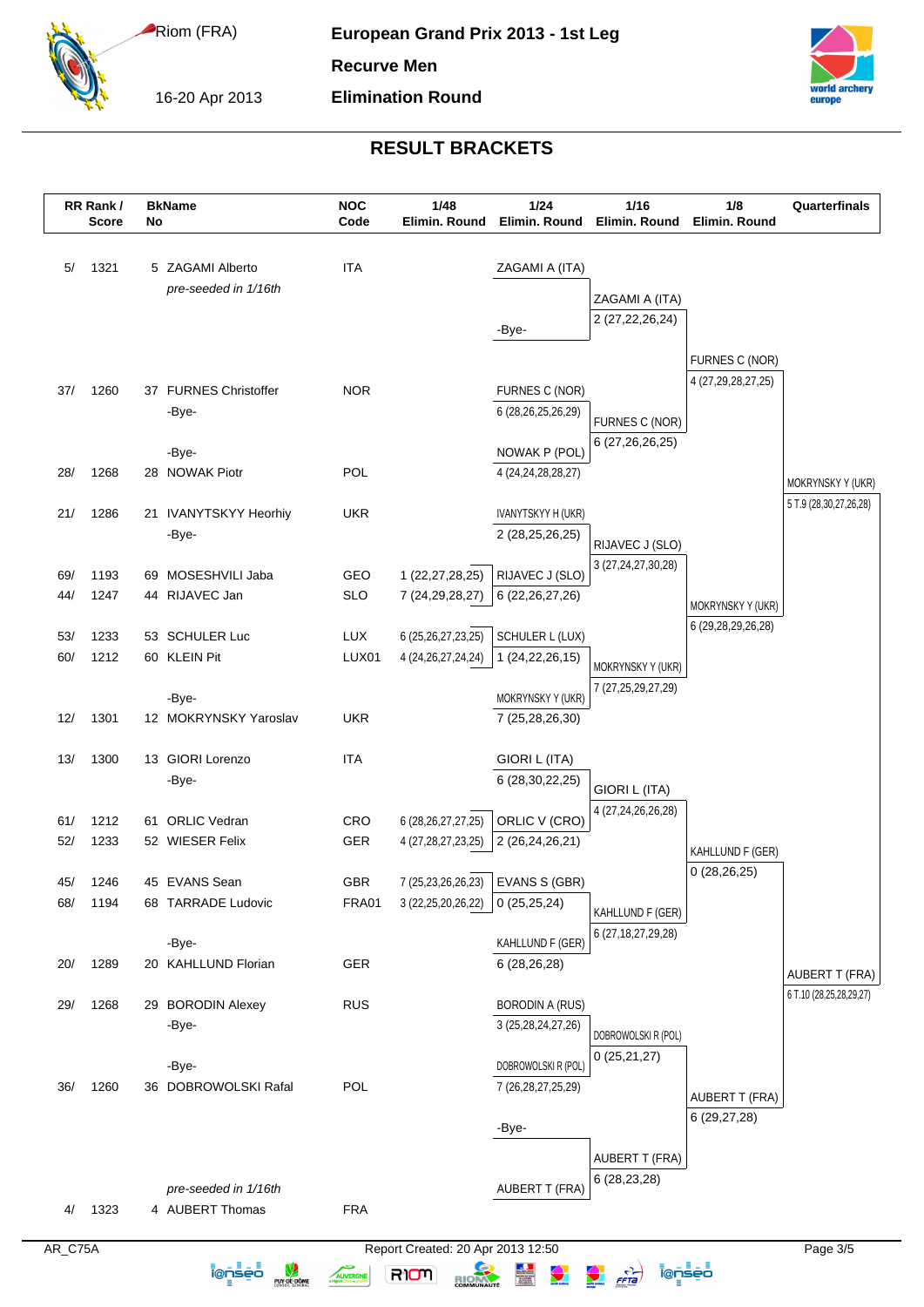16-20 Apr 2013

**Recurve Men**

**Elimination Round**



# **RESULT BRACKETS**

|         | RR Rank/<br><b>Score</b> | No | <b>BkName</b>                      | <b>NOC</b><br>Code | 1/48<br>Elimin. Round             | 1/24<br>Elimin. Round                        | 1/16<br>Elimin. Round                        | 1/8<br>Elimin. Round                  | Quarterfinals     |
|---------|--------------------------|----|------------------------------------|--------------------|-----------------------------------|----------------------------------------------|----------------------------------------------|---------------------------------------|-------------------|
| 3/      | 1328                     |    | 3 FERNANDEZ Antonio                | ESP                |                                   | FERNANDEZ A (ESP)                            |                                              |                                       |                   |
|         |                          |    | pre-seeded in 1/16th               |                    |                                   |                                              | FERNANDEZ A (ESP)                            |                                       |                   |
|         |                          |    |                                    |                    |                                   | -Bye-                                        | 6 T.9 (25,23,29,27,26)                       |                                       |                   |
|         |                          |    |                                    |                    |                                   |                                              |                                              | FERNANDEZ A (ESP)                     |                   |
|         |                          |    |                                    |                    |                                   |                                              |                                              | 6 (28, 25, 28, 29, 28)                |                   |
| 35/     | 1264                     |    | 35 FISSORE Matteo<br>-Bye-         | <b>ITA</b>         |                                   | FISSORE M (ITA)<br>6 (26,24,23,26,27)        |                                              |                                       |                   |
|         |                          |    |                                    |                    |                                   |                                              | FISSORE M (ITA)                              |                                       |                   |
|         |                          |    | -Bye-                              |                    |                                   | POPPENBORG R (GER)                           | 5 T.6 (28,21,25,27,27)                       |                                       |                   |
| 30/     | 1268                     |    | 30 POPPENBORG Rafael               | GER                |                                   | 4 (25, 29, 28, 25, 22)                       |                                              |                                       | FERNANDEZ A (ESP) |
| 19/     | 1290                     |    | 19 LADIKOV Anton                   | <b>UKR</b>         |                                   | LADIKOV A (UKR)                              |                                              |                                       | 6 (29,28,29)      |
|         |                          |    | -Bye-                              |                    |                                   | 5 T.9 (27,25,28,28,26)                       |                                              |                                       |                   |
|         |                          |    |                                    |                    |                                   |                                              | PKHAKADZE L (GEO)<br>3 (25, 26, 28, 27, 25)  |                                       |                   |
| 67/     | 1194                     |    | 67 ROYEN Laurent                   | <b>BEL</b>         | 3 (23,26,28,26,26)                | PKHAKADZE L (GEO)                            |                                              |                                       |                   |
| 46/     | 1243                     |    | 46 PKHAKADZE Lasha                 | GEO                | 7 (23,29,29,23,28)                | 6 T.10 (27,26,28,27,26)                      |                                              | ALVARINO GARCIA M (ESP)               |                   |
| 51/     | 1234                     |    | 51 ALVARINO GARCIA Miguel          | <b>ESP</b>         | 6 (24, 26, 26, 27)                | ALVARINO GARCIA M (ESP)                      |                                              | 4 (28, 26, 28, 23, 25)                |                   |
| 62/     | 1212                     |    | 62 RUFER Thomas                    | SUI                | 2 (25,25,24,26)                   | 6 T.10 (26,29,28,29,24)                      | ALVARINO GARCIA M (ESP)                      |                                       |                   |
|         |                          |    |                                    |                    |                                   |                                              | 7 (27,26,27,29,29)                           |                                       |                   |
| 14/     | 1299                     |    | -Bye-<br>14 MANDIA Massimiliano    | <b>ITA</b>         |                                   | MANDIA M (ITA)<br>5 T.9 (26,29,28,23,28)     |                                              |                                       |                   |
|         |                          |    |                                    |                    |                                   |                                              |                                              |                                       |                   |
| 11/     | 1306                     |    | 11 GODFREY Larry                   | <b>GBR</b>         |                                   | GODFREY L (GBR)                              |                                              |                                       |                   |
|         |                          |    | -Bye-                              |                    |                                   | 6 (25,28,24,25)                              | GODFREY L (GBR)                              |                                       |                   |
| 59/     | 1222                     |    | 59 HALVORSEN Marius                | <b>NOR</b>         | 2 (24, 24, 27, 25)                | ESTIBALS V (FRA02)                           | 6 (29,28,25,26,29)                           |                                       |                   |
| 54/     | 1232                     |    | 54 ESTIBALS Valentin               | FRA02              | 6 (25,26,24,26)                   | 2 (22, 25, 29, 24)                           |                                              |                                       |                   |
|         |                          |    |                                    |                    |                                   |                                              |                                              | GODFREY L (GBR)<br>6 (29, 26, 26, 27) |                   |
| 43/     | 1247                     |    | 43 MORGAN Ashe                     | <b>GBR</b>         | 6 (26,28,28)                      | MORGAN A (GBR)                               |                                              |                                       |                   |
| 70/     | 1185                     |    | 70 FREIRE DOS SANTOS Rafael SUI    |                    | 0(23, 18, 23)                     | 3 (24, 24, 26, 23, 25)                       | SANNA M (FRA)                                |                                       |                   |
|         |                          |    | -Bye-                              |                    |                                   | SANNA M (FRA)                                | 4 (25,26,26,28,28)                           |                                       |                   |
| 22/     | 1286                     |    | 22 SANNA Michael                   | <b>FRA</b>         |                                   | 7 (26, 24, 25, 26, 27)                       |                                              |                                       | GODFREY L (GBR)   |
|         |                          |    |                                    |                    |                                   |                                              |                                              |                                       | 0(28,25,27)       |
| 27/     | 1271                     |    | 27 VALLADONT Jean-Charles<br>-Bye- | <b>FRA</b>         |                                   | VALLADONT JC (FRA)<br>6 (28, 24, 22, 25, 29) |                                              |                                       |                   |
|         |                          |    |                                    |                    |                                   |                                              | VALLADONT JC (FRA)                           |                                       |                   |
|         |                          |    | -Bye-                              |                    |                                   | SKACHOK O (UKR)                              | 6 T.X (26,27,27,28,28)                       |                                       |                   |
| 38/     | 1258                     |    | 38 SKACHOK Oleksander              | <b>UKR</b>         |                                   | 4 (27, 24, 23, 25, 27)                       |                                              | VALLADONT JC (FRA)                    |                   |
|         |                          |    |                                    |                    |                                   | -Bye-                                        |                                              | 2 (27,28,25,26)                       |                   |
|         |                          |    |                                    |                    |                                   |                                              |                                              |                                       |                   |
|         |                          |    |                                    |                    |                                   |                                              | RODRIGUEZ JI (ESP)<br>5 T.9 (28,27,27,26,28) |                                       |                   |
|         |                          |    | pre-seeded in 1/16th               |                    |                                   | RODRIGUEZ JI (ESP)                           |                                              |                                       |                   |
| 6/      | 1318                     |    | 6 RODRIGUEZ Juan I.                | <b>ESP</b>         |                                   |                                              |                                              |                                       |                   |
| AR_C75A |                          |    |                                    |                    | Report Created: 20 Apr 2013 12:50 |                                              |                                              |                                       | Page 4/5          |

ieniei W Avenue R1000 RIOM BOOM D'Aria ieniei